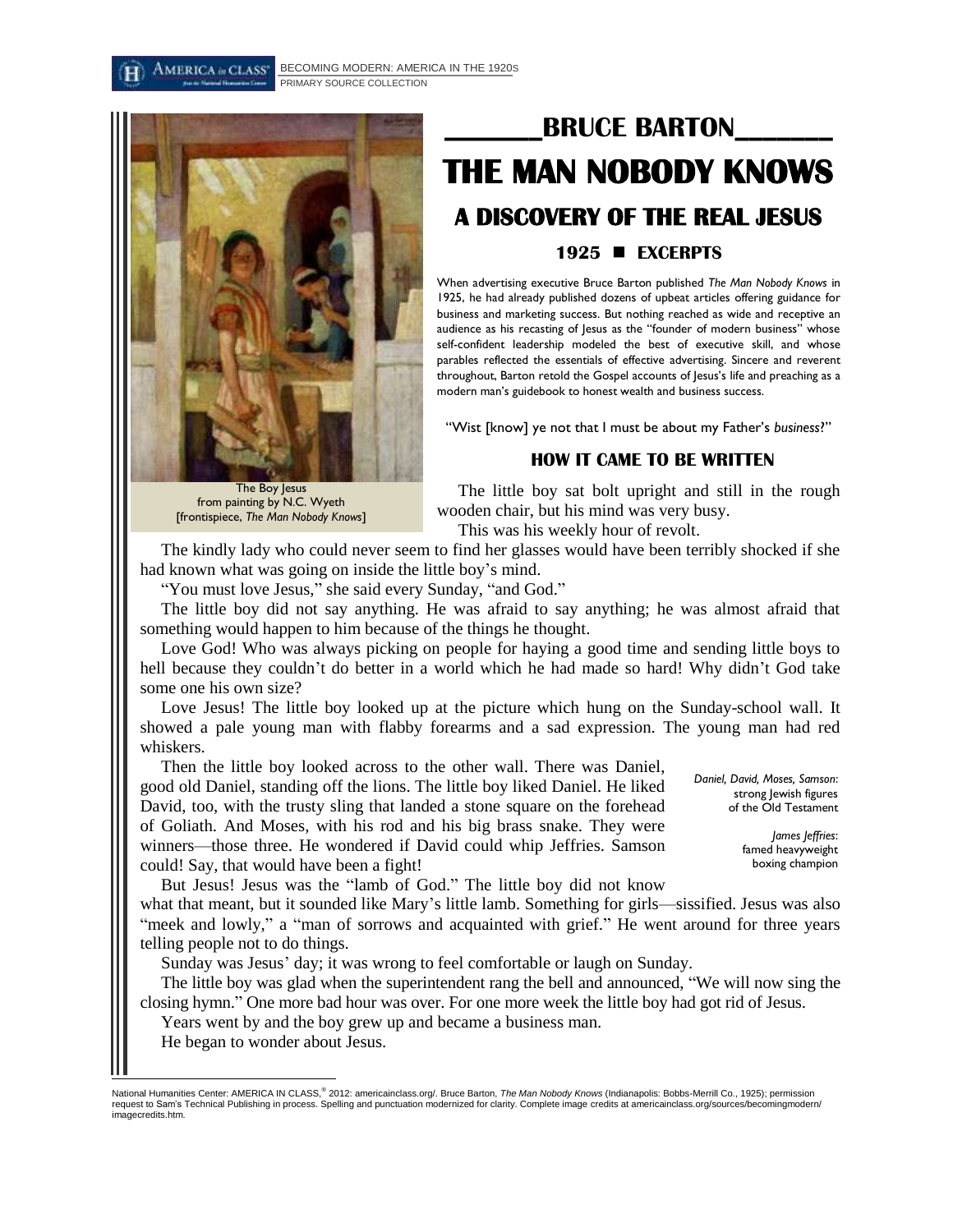#### *The Man Nobody Knows* CONTENTS

- I. The Executive
- II. The Outdoor Man
- III. The Sociable Man
- IV. His Method
- V. His Advertisements
- VI. The Founder of Modern Business
- VII. The Master

. . .

. . .

He said to himself: "Only strong magnetic men inspire great enthusiasm and build great organizations. Yet Jesus built the greatest organization of all. It is extraordinary."

The more sermons the man heard and the more books he read the more mystified he became.

One day he decided to wipe his mind clean of books and sermons. He said, "I will read what the men who knew Jesus personally said about him. 1 will read about him as though he were a new historical character, about whom I had never heard anything at all."

The man was amazed.

A physical weakling! Where did they get that idea? Jesus pushed a plane and swung an adze; he was a successful carpenter. He slept outdoors and spent his days walking around his favorite lake. His muscles were so strong that when he drove the money-changers out, nobody dared to oppose him!

A kill-joy! He was the most popular dinner guest in Jerusalem! The criticism which proper people made was that he spent too much time with publicans and sinners (very good fellows, on the whole, the man thought) and enjoyed society too much. They called him a "wine bibber and a gluttonous man."

A failure! He picked up twelve men from the bottom ranks of business and forged them into an organization that conquered the world.

When the man had finished his reading he exclaimed, "This is a man nobody knows!"

"Some day," said he, "someone will write a book about Jesus. Every businessman will read it and send it to his partners and his salesmen. For it will tell the story of the founder of modern business."

So the man waited for someone to write the book, but no one did. Instead, more books were published about the "lamb of God" who was weak and unhappy and glad to die.

The man became impatient. One day he said, "I believe I will try to write that book myself." And he did.

# **CH 1. THE EXECUTIVE**

Success is always exciting; we never grow tired of asking what and how. What, then, were the principal elements in his [Jesus'] power over men? How was it that the boy from a country village became the greatest leader?

First of all he had the voice and manner of the leader—the personal magnetism which begets loyalty and commands respect. The beginnings of it were present in him even as a boy. John [the Baptist] felt them. On the day when John looked up from the river where he was baptizing converts and saw Jesus standing on the bank, he drew back in protest. "I have need to be baptized of thee," he exclaimed, "and comest thou to me?" The lesser man recognized the greater instinctively. We speak of personal magnetism as though there were something mysterious about it—a magic quality bestowed on one in a thousand and denied to all the rest. This is not true. The essential element in personal magnetism is a consuming sincerity—an overwhelming faith in the importance of the work one has to do. . . .

Most of us go through the world mentally divided against ourselves. We wonder whether we are in the right jobs, whether we are making the right investments, whether, after all, anything is as important as it seems to be. Our enemies are those of our own being and creation. Instinctively we wait for a commanding voice, for one who shall say authoritatively, "I have the truth. This way lies happiness and salvation." There was in Jesus supremely that quality of conviction.

. . . Still later we have yet more striking proof of the power that supreme conviction can carry. At this date He had become so large a public influence as to threaten the peace of the rulers, and they sent a

*money-changers*: men cast out of the Temple of Jerusalem by Jesus

*adze:* tool similar to an ax

for conducting business activities in the synagogue

*publica*n: tavern-keeper (in this context)

> *bibber*, i.e., imbiber, drinker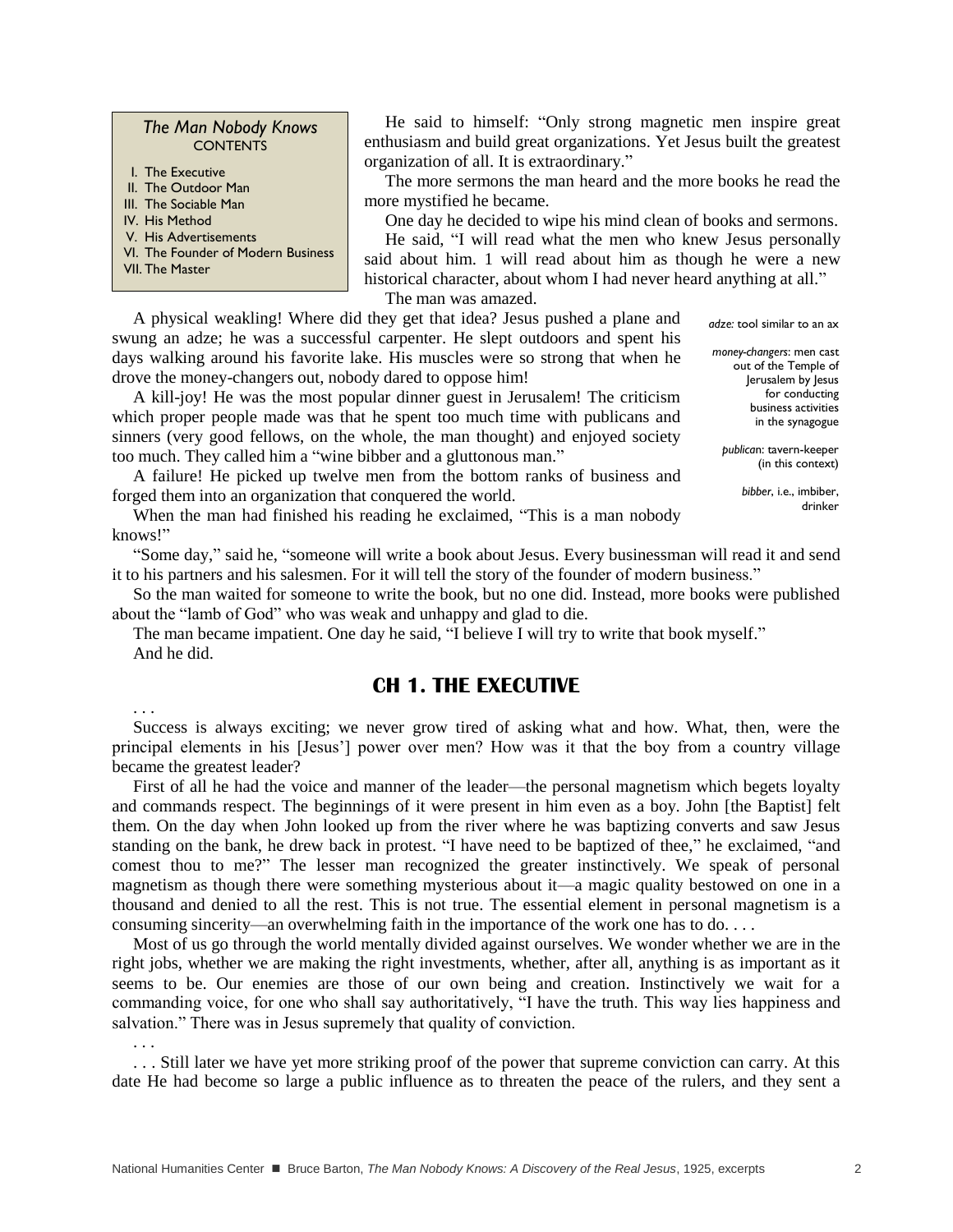detachment of soldiers to arrest him. They were stern men, presumably immune to sentiment [closed to emotion]. They returned, after a while, empty-handed.

"What's the matter?" their commander demanded angrily. "Why didn't you bring him in?"

And they, smarting [stinging] under their failure and hardly knowing how to explain it, could make only a surly excuse.

"You'll have to send someone else," they said. "We don't want to go against him. *Never man so spake*."

They were armed; he had no defense but his manner and tone, but these were enough. In any crowd and under any circumstances the leader stands out. By the power of his faith in himself he commands, and men instinctively obey.

This blazing conviction was the first and greatest element in the success of Jesus. The second was his wonderful power to pick men, and to recognize hidden capacities in them. It must

have amazed Nicodemus when he learned the names of the twelve whom the young teacher had chosen to be his associates. What a list! Not a single well-known person *Nicodemus:* an early follower of Jesus

on it. Nobody who had ever made a success of anything, A haphazard collection of fishermen and smalltown businessmen, and one tax collector—a member of the most hated element in the community. What a crowd!

Having gathered together his organization, there remained for Jesus the tremendous task of training it. And herein lay the third great element in his success—his vast unending patience. . . .

The Bible presents an interesting collection of contrasts in this matter of executive ability. Samson had almost all the attributes of leadership. He was physically powerful and handsome; he had the great courage to which men always respond. No man was every given a finer opportunity to free his countrymen from the oppressors and build up a great place of power for himself. Yet Samson failed miserably. He could do wonders singlehanded, but he could not organize.

## **CH. 4. HIS METHOD.**

. . .

. . .

Surely no one will consider us lacking in reverence if we say that every one of the "principles of modern salesmanship" on which businessmen so much pride themselves are brilliantly exemplified in Jesus' talk and work. . . .

Jesus taught all this without ever teaching it. Every one of his conversations, every contact between his mind and others, is worthy of the attentive study of any sales manager. Passing along the shores of a lake one day, he saw two of the men whom he wanted as disciples. *Their* minds were in motion; their hands were busy with their nets; their conversation was about conditions in the fishing trade, and the prospects of a good market for the day's catch. To have broken in on such thinking with the offer of employment as preachers of a new religion would have been to confuse them and invite a sure rebuff. What was Jesus' approach?

"Come with me," he said, "and I will make you fishers of men."

Fishers . . . that was a word they could understand. . . fishers of men . . . that was a new idea. . . . what was he driving at . . . fishers of men . . .it sounded interesting . . . well, what is it, anyway?<sup>\*</sup>

He sat on a hillside overlooking a fertile country. Many of the crowd who gathered around him were farmers with their wives and sons and daughters. He wanted their interest and attention; it was important to make them understand, at the very outset, that what he had to say was nothing vague or theoretical but of direct and immediate application to their daily lives.

"A sower went forth to sow," he began, "and when he sowed some seeds fell by the wayside and the fowls came and devoured them up. . ." Were they interested . . . *were* they? Every man of them had gone through that experience . . . the thievish crows . . . many a good day's work *they* had spoiled. . . . So this Teacher knew something about the troubles that *fowls:* ducks, geese, etc.

 $\overline{a}$ \* Ellipses in these paragraphs in Barton original.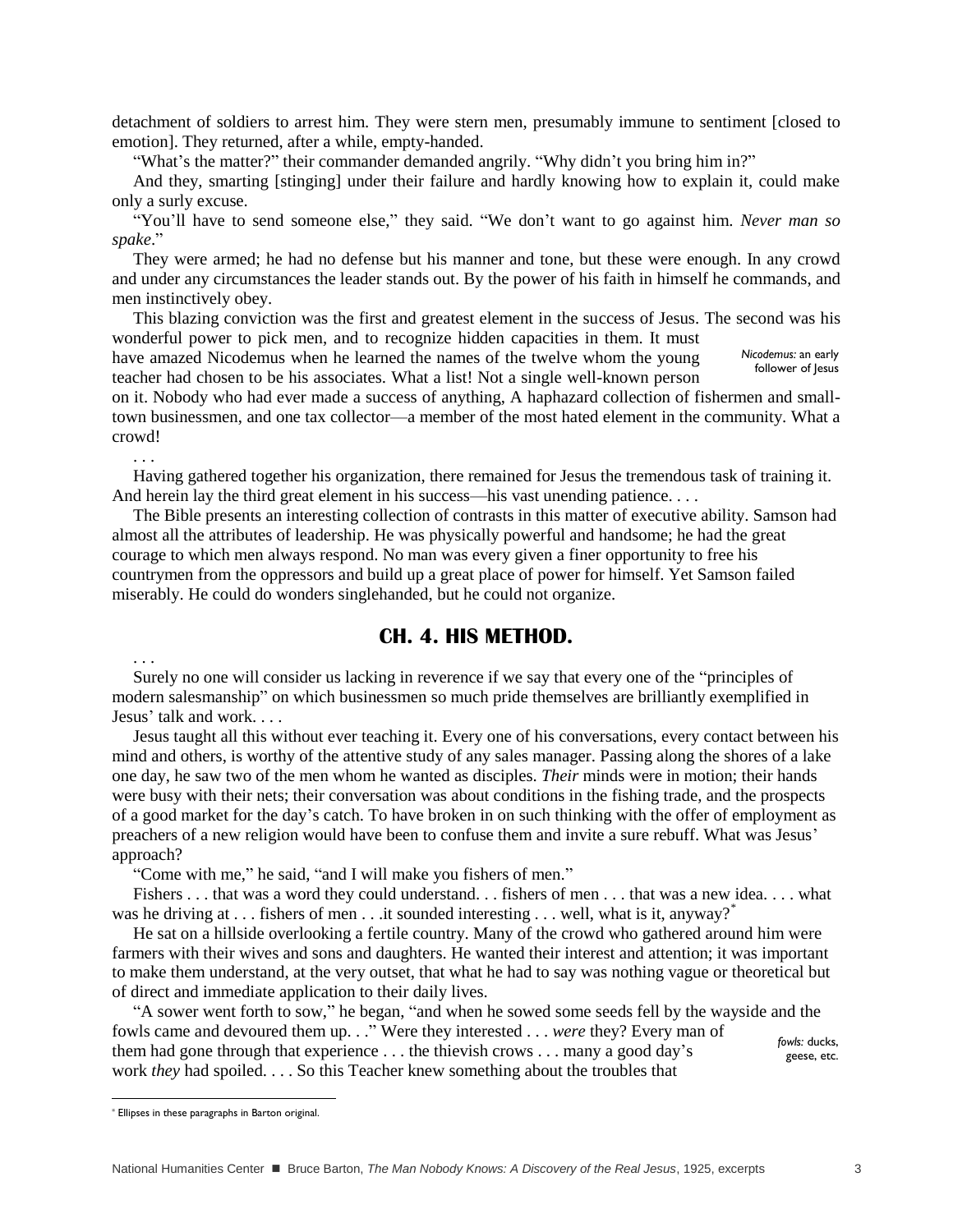farmers had to put up with, did he? Fair enough  $\dots$  let's hear what he has to say.  $\dots$ "

. . .

. . .

. . .With his very first sentence he put himself in step with them [his audience]; it was invariably a thought in line with their own thinking, easy for even the dullest to understand, and shrewdly calculated to awaken an appetite for more.

#### **CH. 5. HIS ADVERTISEMENTS.**

Let us begin by asking why he was so successful in mastering public attention and why, in contrast, his churches are less so? The answer is twofold. In the first place he recognized the basic principle that all good advertising is news. He was never trite or commonplace; he had no routine. If there had been newspapers in those days, no city editor could have said, "No need to visit him today; he will be doing just what he did last Sunday." Reporters would have followed him every single hour, for it was impossible to predict what he would say or do; every action and word were news.

. . . . . . If he were to live again, in these modern days, he would find a way to make them [his works] known—to be advertised by his service, not merely his sermons. One thing is certain: he would not neglect the marketplace. Few of his sermons were delivered in synagogues. For the most part he was in the crowded places, the Temple Court, the city squares, the centers where goods were bought and sold. I emphasized this fact once to a group of preachers.

"You mean that we ought to do street preaching," one of them exclaimed.

But street preaching is not at all analogous to what Jesus did. The cities in which he worked were both small and leisurely; the market was a gathering place where everybody came at some time—the transfer place for all merchandise and for ideas. Where will you find such a marketplace in these modern days? A corner of Fifth Avenue? A block on Broadway? Only a tiny fraction of the city's people pass any given point in the downtown district [of New York City] on any given day. A man might stand and preach for years at Fifth Avenue and Thirtieth Street, and only one in a hundred thousand would ever know that he lived.

No; the present day marketplace is the newspaper and the magazine. Printed columns are the modern thoroughfares; published advertisements are the crossroads where the sellers and the buyers meet. Any issue of a national magazine is a world's fair; a bazaar filled with the products of the world's work. Clothes and clocks and candlesticks; soup and soap and cigarettes; lingerie and limousines—the best of all of them are there, proclaimed by their makers in persuasive tones. That every other voice should be raised in such great marketplaces, and the voice of Jesus of Nazareth be still—this is a vital omission which he would find a way to correct. He would be a national advertiser today, I am sure, as he was the great advertiser of his own day. To the minds of those who hurry through the bristling pages, he too would send his call:

> What shall it profit a man if he shall gain the whole world and lose his own soul; or what shall a man give in exchange for his soul?

This would be his challenge in every newspaper and magazine, and with it would be coupled an invitation to share in the joyous enterprise of his work.

. . . Every advertising man ought to study the parables of Jesus in the same fashion, schooling himself in their language and learning these four big elements of their power.

**1.** First of all they are marvelously condensed, as all good advertising must be. Charles A. Dana once issued an assignment to a new reporter on the *New York Sun*, directing him to confine his article to a column. The reporter protested that the story was too big to be compressed into so small a space. *Charles Dana:* editor of the *New York Sun* in the late 1800s

"Get a copy of the Bible and read the first chapter of Genesis," said Dana. "You'll be surprised to find that the whole story of the creation of the world can be told in 600 words."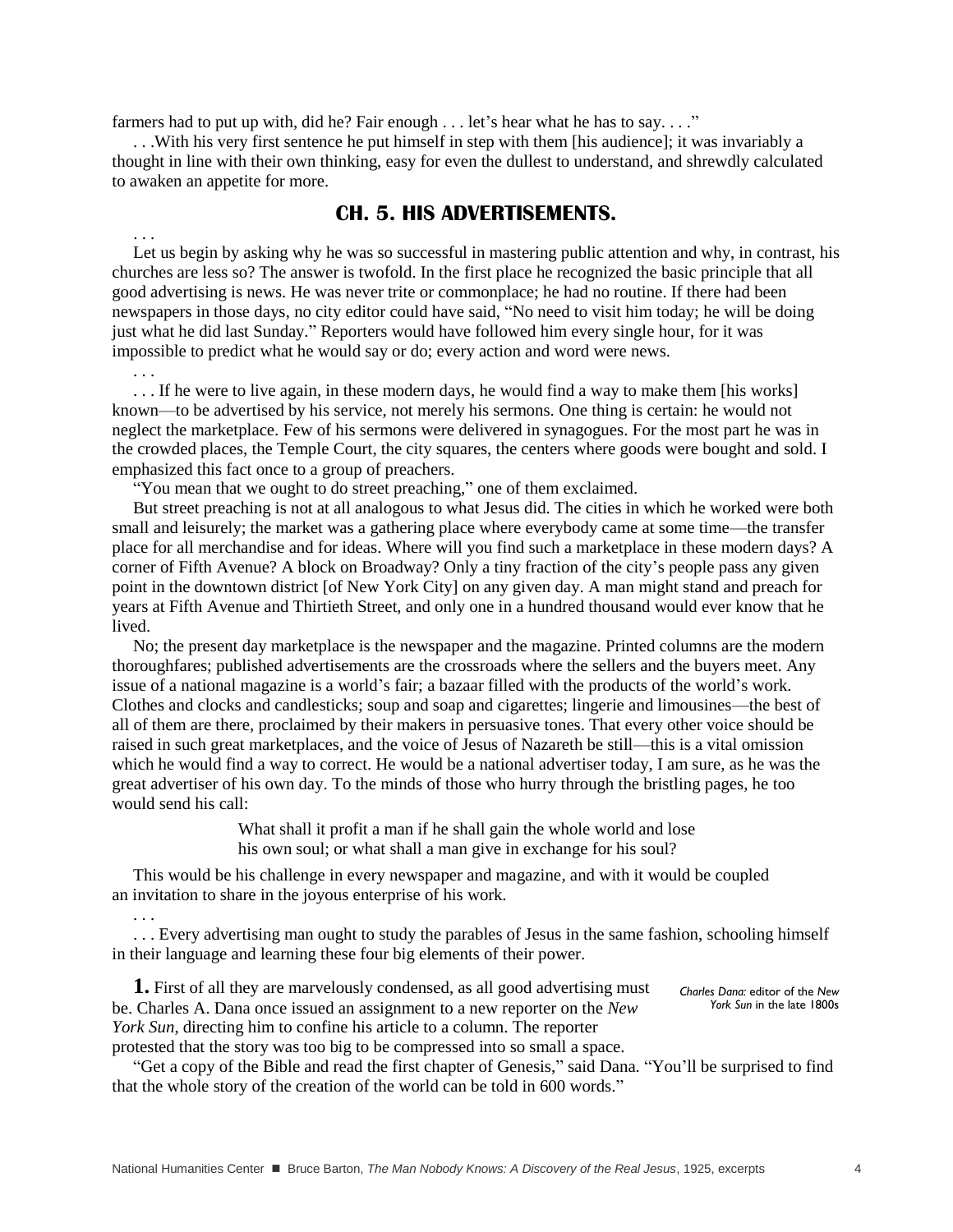. . . How often you must read and read before you discover just what it is that the advertiser wants you to do. Jesus had no introductions. A single sentence grips your attention; three or four more tell the story; one or two more and the application is driven home. When he wanted a new disciple he said simply "Follow me." When he sought to explain the deepest philosophic mystery—the personality and character of God—he said, "A king made a banquet and invited many guests. God is that king and you are the guests; the Kingdom of Heaven is happiness—a banquet to be enjoyed." . . .

**2.** His language was marvelously simple—a second great essential. There is hardly a sentence in his teaching which a child cannot understand. His illustrations were all drawn from the commonest experiences of life; "a sower went forth to sow"; "a certain man had two sons"; "a man built his house on the sands"; "the kingdom of heaven is like a grain of mustard seed." The absence of adjectives is striking. . . .

Jesus used few qualifying words and no long ones We referred a minute ago to those three literary masterpieces, The Lord's Prayer, the Twenty-Third Psalm, The Gettysburg Address. Recall their phraseology:

> Our Father which art in Heaven, hallowed be thy name \* \* \* The Lord is my shepherd; I shall not want \* \* \* Four score and seven years ago \* \* \*

Not a single three-syllable word; hardly any two-syllable words. All the greatest things in human life are one-syllable things—love, joy, hope, home, child, wife, trust, faith, God—and the great advertisements, generally speaking, are those in which the most small words are found.

**3.** Sincerity glistened like sunshine through every sentence he uttered; sincerity is the third essential. Many wealthy men have purchased newspapers with the idea of advancing their personal fortunes, or bring about some political action in which they have a private interest. Such newspapers almost invariably fail. No matter how much money is spent on them, no matter how zealously the secret of their ownership is guarded, the readers are conscious that something is wrong. They feel that the voice of the editor is not his own. The public has a sixth sense for detecting insincerity; they know instinctively when words ring true.

It was the way Jesus looked at men, and the life he led among them that gave his words transforming power. What he was and what he said were one and the same thing. . . .

. . .

. . .

. . .

**4.** Finally he knew the necessity for repetition and practiced it. . . .

It has been said that "reputation is repetition." No important truth can be impressed upon the minds of any large number of people by being said only once. The thoughts which Jesus had to give the world were revolutionary, but they were few in number. "God is your father," he said, "caring more for the welfare of every one of you than any human father can possibly care for his children. His Kingdom is happiness! His rule is love." This is what he had to teach, but he knew the necessity of driving it home from every possible angle. So in one of his stories God is the shepherd searching the wilds for one wandering sheep; in another, the Father welcoming home a prodigal boy; in another a King who forgives his debtors large amounts and expects them to be forgiving in turn—*many* stories, *many* advertisements, but the same big Idea.

## **CH 6. THE FOUNDER OF MODERN BUSINESS.**

On one occasion, you recall, he stated his recipe for success. It was on the afternoon when [apostles] James and John came to ask him what promotion they might expect. They were two of the most energetic of the lot, called "Sons of Thunder" by the rest, being noisy and always in the midst of some sort of a